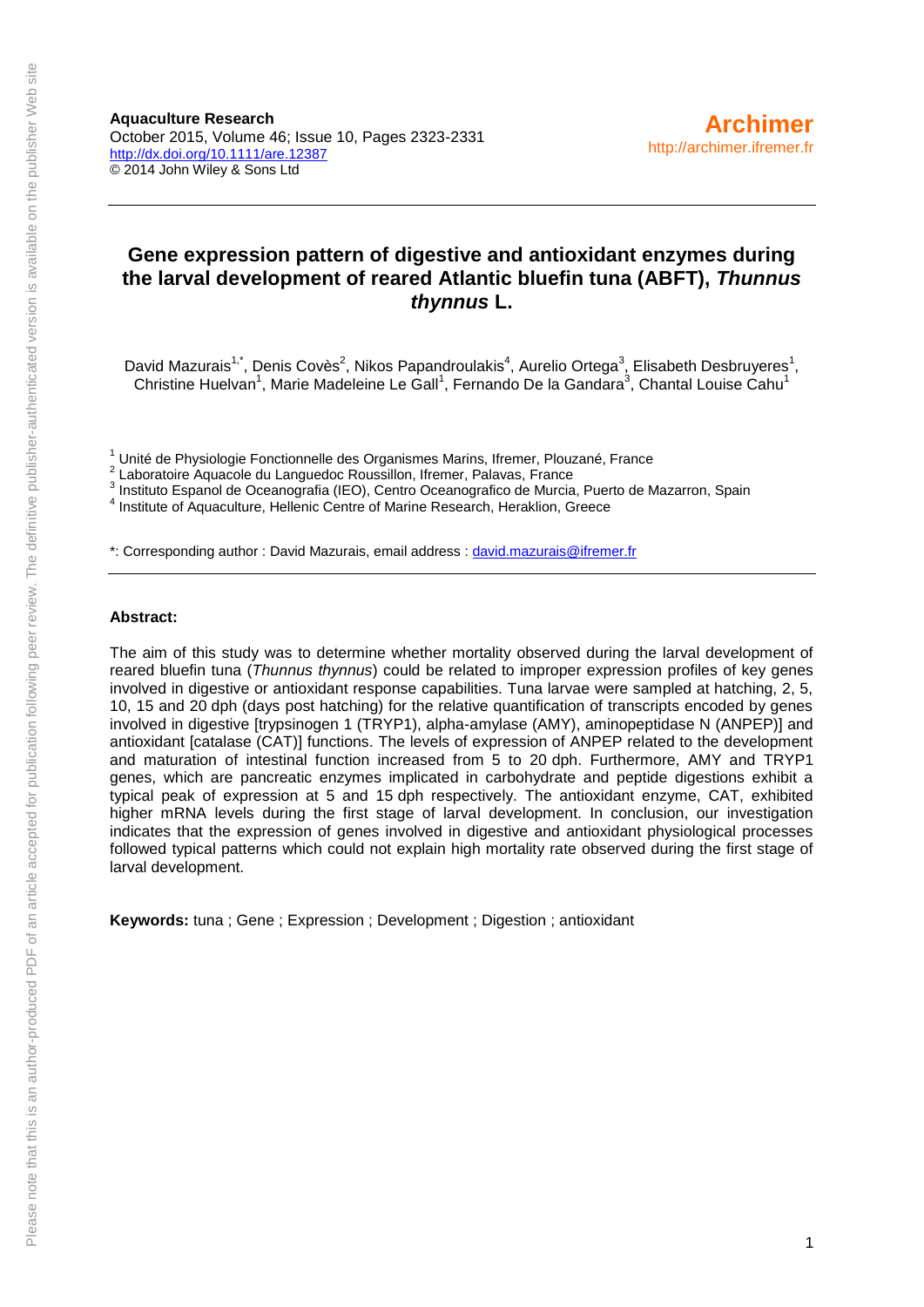# **1. Introduction**

The wild population of Atlantic bluefin tuna (ABFT), *Thunnus thynnus* (L., 1758), in the Mediterranean, which is appraisal for the quality of its flesh, has experienced severe declines the last decades essentially due to overexploitation (FAO 2008). In order to reduce the pressure on this species and aid in its conservation, the European Union has funded projects, such as Selfdott (FP7-KBBE-2007-1) whose aim has been to breed bluefin tuna and provide the basis for future ecologically sustainable aquaculture of this threatened species. In this context, efforts have been given to obtain fertilized and viable eggs from adapted broodstock and ship them to larval rearing facilities for the production of juveniles. However, while spawnings could be obtained in captivity, the problem which still remain is the high level of mortality, just after first feeding and more generally during the early larval stages of development (De La Gandara, Mylonas, Coves, Ortega, Bridges, Belmonte, Vassallo-Agius, Papandroulakis, Rosenfeld, Tandler, Medina, Demetrio, Corriero, Fauvel, Falcon, Sveinsvoll, Ghysen, Deguara & Gordin 2010). In the framework of SELFDOTT project, larval rearing trials were performed in different conditions of density and feeding: in pseudo green water, in mesocosm, or intensive clear water conditions. Whatever the conditions, around 50% of larvae died at 5 day post-hatching (dph), i.e. 2 days after first feeding, and less than 1% of larvae survived up to 20 dph (SELFDOTT 2009). Some reared larvae lots exhibit high percentage of malformation or skeletal deformities, but the reasons explaining those abnormal development still remain unclear (Cataudella, Boglione, Caprioli, Vitalini, Pulcini, Cataldi, Pennacchi, Amoroso, Prestinicola, Marroncini, Corriero, Ugolini, De Marzi, Spanò, Consiglio, Ceravolo & Caggiano 2011). First data related to feeding sequence of bluefin tuna yolk sac larvae suggested that mortality observed during the first stages of life could be partly due to nutritional deficiencies (De La Gandara *et al*. 2010). It is well known that several nutrients such as phospholipids and vitamins play an important role during the ontogeny of marine fish (Cahu, Zambonino-Infante & Takeuchi 2003 ; Cahu, Zambonino-Infante & Barbosa 2003 ; Mazurais, Darias, Gouillou-Coustans, Le Gall, Huelvan, Desbruyères, Quazuguel, Cahu & Zambonino-Infante 2008) including Pacific bluefin tuna *Thunnus orientalis* (Seoka, Kurata, Tamagawa, Biswas, Biswas, Yong, Kim, Ji, Takii & Kumal 2008). Nevertheless, these beneficial effects require an optimal uptake that depends on the maturation of the digestive tract (Zambonino-Infante & Cahu 2007). Nutritional deficiencies and resulting mortality could also be related to early perturbations of the protective mechanisms against oxidation and antioxidant pathways, during larval development (Murata, Sakai, Yamauchi, Ito, Tsuda, Yoshida & Fukudome 1996; Mourente, Tocher, Diaz, Grau & Pastor 1999). Indeed, numerous studies indicated that lipid and polyunsaturated fatty acid peroxidation is deleterious for biomembranes and is implicated in several pathological conditions in fish including larval stages (Koshio, Ackman & Lall 1994; Fontagne, Bazin, Breque, Vachot, Bernarde, Rouault & Bergot 2006).

One of the major bottlenecks to rely bluefin tuna larvae mortalities to the dysfunction of such biological processes is to characterize their functionality from small amounts of biological materials originated from available larvae. One way to tackle this question is to investigate at transcriptomic level the expression of key genes known to be involved in these specific processes since quantitative Polymerase Chain Reaction (qPCR) does not require massive amounts of tissues. Moreover, previous data obtained in different marine fish species have already described the typical expression or activity patterns of key actors involved in the digestive (pancreatic enzymes: trypsinogen 1 [TRYP1], alpha-amylase [AMY] and intestinal enzyme: aminopeptidase N [ANPEP]) and antioxidant (catalase [CAT]) functions during harmonious larval ontogenesis ( Zambonino-Infante & Cahu 2007; Kalaimani, Chakravarthy, Shanmugham, Thirunavukkarasu, Alavandi & Santiago 2008; Kortner, Overrein, Oie, Kjorsvik, Bardal, Wold & Arukwe 2011; Galaviz, Garcia-Ortega, Gisbert, Lopez & Gasca 2012).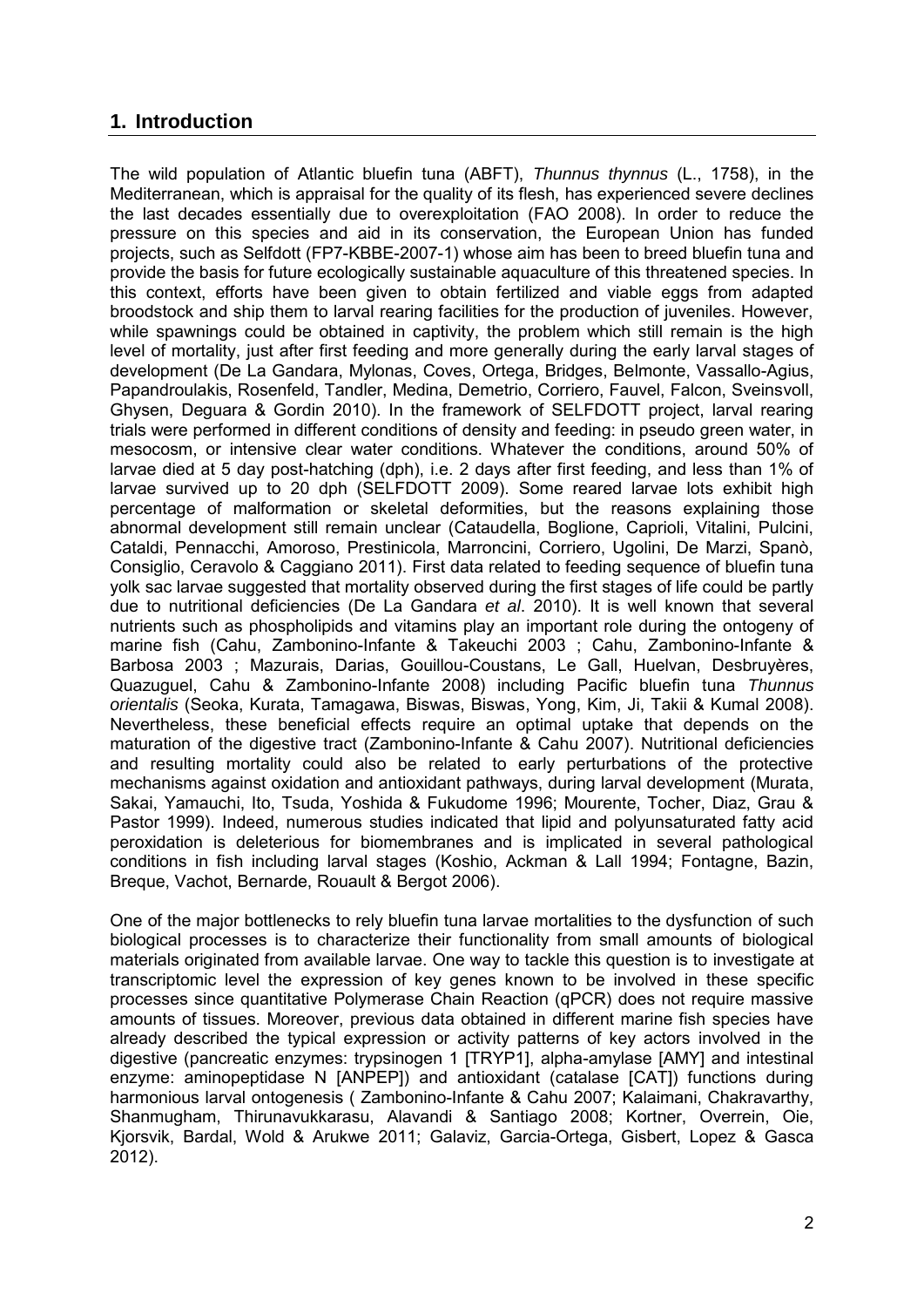Growth, development as well as survival were related to a proper maturation of the digestive function in several marine fish larvae (Ma, Cahu, Zambonino, Yu, Duan, Le Gall & Mai 2005; Kortner, Overrein, Oie, Kjorsvik, Bardal, Wold & Arukwe 2011) and disturbance in this maturation process has been shown to be lethal (Cahu & Zambonino-Infante 1995). In the present study, we have investigated the time-course expression of these enzymes as well as myosin heavy chain gene (MYH2) in order to provide an overview on the molecular ontogeny of digestive and antioxidant capability with the associated growth and rely possible effects on survival rate during bluefin tuna larvae development. This work based on qPCR experiments has required previous cloning of partial cDNA encoding the investigated genes.

# **2. Materials and methods**

### **2.1. Experimental animals**

The eggs were obtained from ABFT broodstock of Caladeros del Mediterráneo S.A. (Cartagena, Spain) and transported to the different hatcheries participating in the SELFDOTT project. A part of the larvae was reared in pseudo green water in the local facilities in IEO (Puerto de Mazarron, Spain). The "pseudo green water" method is based on the control of light intensity, photophase and feed supply, with an addition of microalgae to maintain constant their concentration in the rearing system (Papandroulakis, Divanach & Kentouri 2002). A second part was sent to HCMR (Heraklion, Greece), where the larvae were reared in mesocosm (Papandroulakis, Stefanakis, Anastasiadis, Ballesteros, Papadakis, Janssen, Vassilakis, Strakantounas & Divanach 2011) and also in pseudo green water. Another part of the eggs shipped to Ifremer (Palavas, France), where the larvae were reared in clear water. Briefly, the feeding sequence in all conditions was based on enriched rotifers and *Artemia*, while in pseudo green and mesocosm rearing yolk sac sea bream larvae being provided as prey from 18 dph. Complete rearing conditions are described in Gatesoupe *et al.* (2013).

Pool of larvae were sampled at hatching and at 2 (mouth opening), 5, 10, 15 and/or 20 dph, depending on the rearing conditions, following Table 1. Larvae were kept in RNA later until RNA extraction. Larvae (20 for each rearing condition) used for length determination were anesthetized (0.02% phenoxyethanol) and total lengths were measured.

### **2.2. RNA extraction and cDNA cloning**

The RNA later was removed from the samples and TRIzol Reagent (Invitrogen, Breda, Netherlands) was used for total RNA extraction. Since biological matter for samples at some sampling date was insufficient to extract enough RNA for retro-transcription, some have been pooled (Table 1). The purity and integrity of extracted RNA was controlled using the NanoDrop ND-1000 and Agilent's 2100 Bioanalyzer, respectively.

For cDNA cloning, 1 µg total RNA originated from a pool of larvae sampled at different developmental stages was reverse-transcribed with the QuantiTect® Reverse Transcription kit (Qiagen, Courtaboeuf, France). Primers used for cloning EF1a (housekeeping gene), TRYP1, AMY, ANPEP, and CAT and annealing temperatures are given in table 2. Primers were designed in most conserved regions regarding alignment of orthologous sequences registered in Genbank.

Fifty microliters of amplification reaction mixture contained 50 ng cDNA, 2.5 U of Taq polymerase (Qiagen, Courtaboeuf, France), 40 nM dNTPs (Eurogentec, Seraing Belgium), 50 pmol of each primer, and 1× buffer solution. PCR conditions were performed in a thermocycler (Techne, Staffordshire, UK) as follows: initial denaturation at 94 °C for 30 s,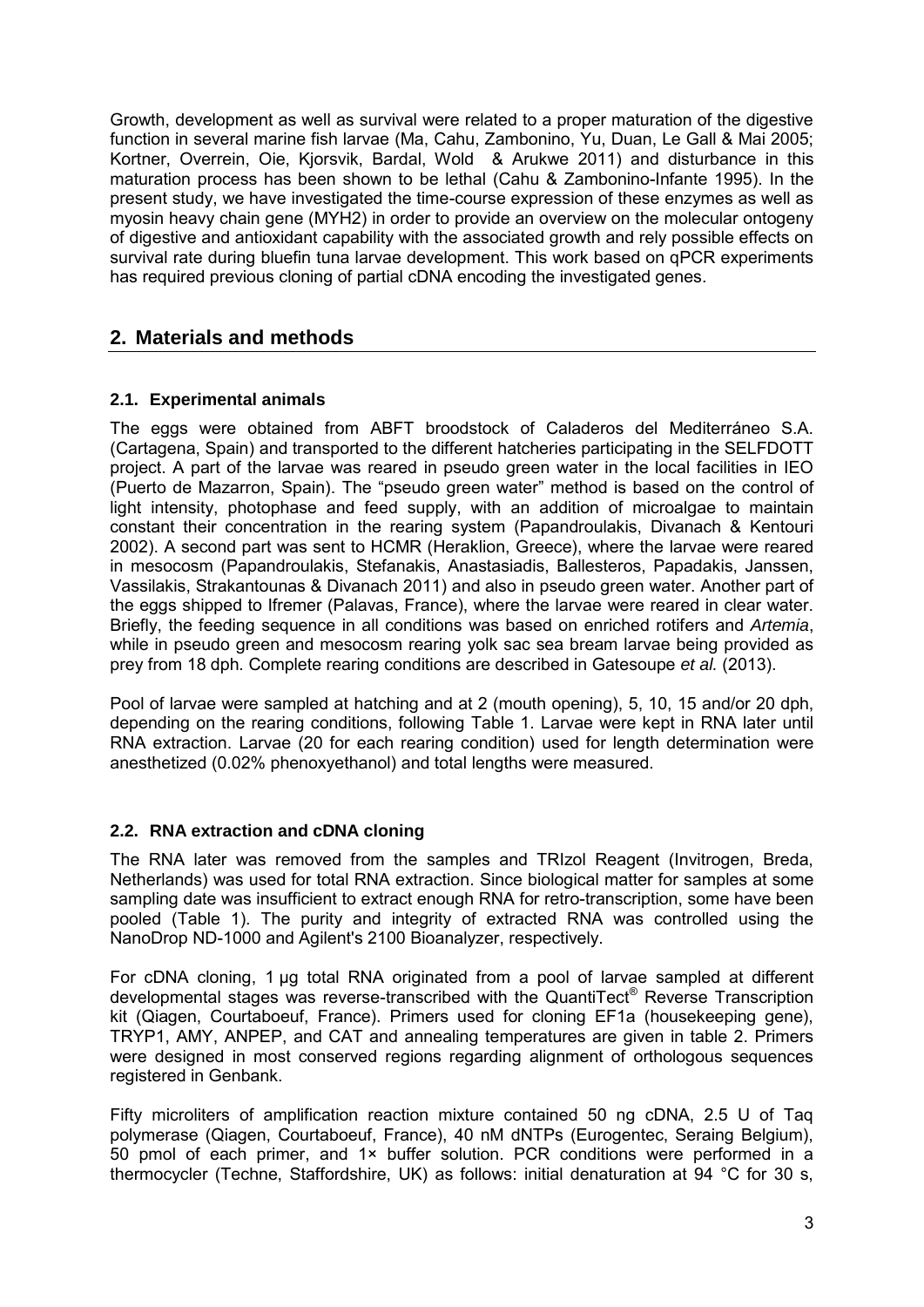followed by 40 cycles including denaturation at 94 °C for 1 min, annealing at specific enzyme temperatures for 1 min, and 1 min elongation at 72 °C. A final extension cycle was performed at 72 °C for 7 min. PCR fragments of predicted size were cloned according the protocol of Topo TA Cloning kit (Invitrogen, Breda, Netherlands) into TOP 10F′ thermo-competent cells, using the pCR 2.1-TOPO as vector. Plasmids were purified by mini-prep according to UltraClean Mini Plasmid kit (MO-BIO, Carlsbad CA, USA) and next sequenced by MilleGen (Labège, France). The resulting sequences for the different partial cDNA were registered in Genbank under access number listed in Table 2.

### **2.3. Quantitative PCR analysis**

For each pool of larvae originated from the different developmental stage, total RNA were separately reverse transcribed into cDNA with the QuantiTect<sup>®</sup> Reverse Transcription kit (Qiagen, Courtaboeuf, France) including a genomic DNA elimination reaction. Relative mRNA levels of investigated genes were determined by real time PCR through the application of the 2(-DeltaDeltaCt) analysis methods using elongation factor-1 alpha (EF1a) as a reference gene since it did not exhibit any significant variation between developmental stages and has been already successfully used in similar time course experiments in other species (Mazurais *et al.* 2008). Primers were designed using primer 3 program [\(http://frodo.wi.mit.edu/primer3/input.htm\)](http://frodo.wi.mit.edu/primer3/input.htm).

The real time PCR reaction was carried out in an I-cycler with an optical module (Bio-Rad, Hercules, CA, USA) in a final volume of 15 μl containing 7,5 μl of SYBR Green Supermix (Biorad, Hercules, CA, USA), 5 nm of each primer (listed in table 1) and 0,5 μl of cDNA (1/100 diluted). The PCR program consisted of an initial DNA denaturation of 94°C for 90s, followed by 45 cycles at 95°C for 30s, 60°C for 60s and 80 cycles at 95°C for 10s. Each sample is run in technical triplicates to provide tight data through elimination of drop-out wells.

#### **2.4. Statistical analysis**

All the results are presented as mean values of all measures obtained for one stage of development and corresponding standard deviations (SD). Relative mRNA levels were compared between developmental stages by one factor analysis of variance (P<0.05) with Fisher test as post-hoc comparison using the Statistica biosoft 8.0. The amount of replicates for each sampling date was too low to perform a two way ANOVA considering "rearing condition" as second factor.

# **3. Results**

#### **3.1. cDNA cloning**

Partial cDNA sequences obtained from EF1a, TRYP1, AMY, ANPEP, and CAT primers were compared to those available in the GenBank database. These comparisons assigned the obtained fragments to the expected orthologous genes from other species (Table 3).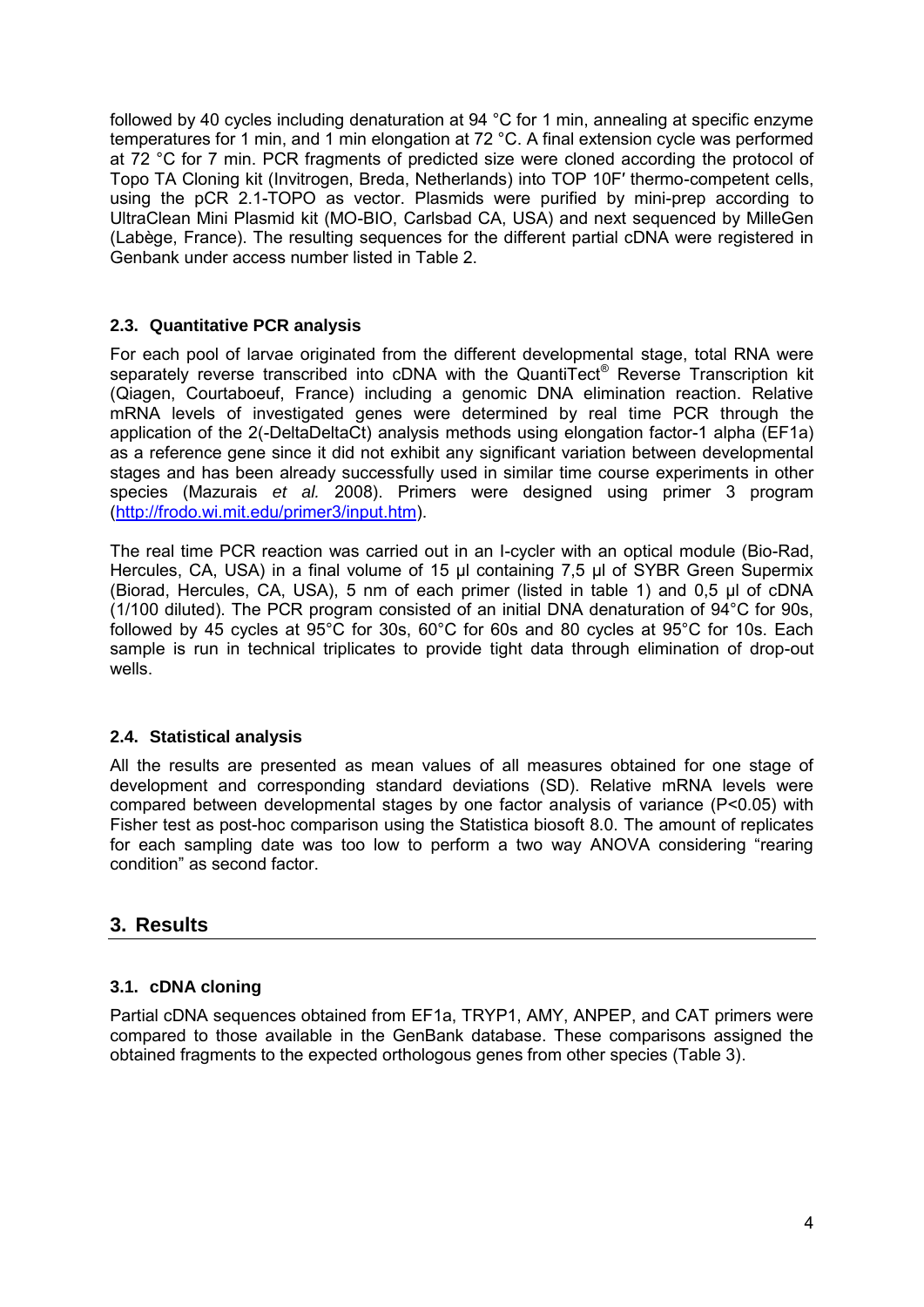### **3.2. Somatic growth**

The bluefin tuna growth investigated through total length estimation during the first 20 days post hatching exhibit exponential pattern (Fig. 1). This growth curve is confirmed by MYH2 expression pattern (Fig. 2A).

### **3.3. Gene expression pattern**

Statistical analysis revealed that all investigated genes (excepted EF1a) exhibit significant variation during bluefin tuna development. Post-hoc analysis allowed to decipher the significant variation of the different transcripts throughout larval ontogenesis.

#### 3.3.1. Pancreatic digestive enzyme expressions (AMY, TRYP1)

AMY mRNA levels significantly increased between hatching and 5 dph then decreased until 20 dph (Fig. 2B). The pattern of TRYP1 expression exhibit similar increase from hatching until 5 dph but then differ from AMY pattern since TRYP1 mRNA levels remained high until 15 dph before exhibiting non significant decrease at 20dph (Fig. 2C).

#### 3.3.2. Intestinal enzyme expression (ANPEP)

Aminopeptidase mRNA levels, relatively low at hatching, mouth opening stages and 5 dph increased significantly from 5 dph to 10 dph and remained constant afterwards (Fig. 2D).

*Antioxidant gene expression (CAT):* Catalase gene exhibited higher mRNA levels at the early stages of larval development, from hatching to 5 dph. Afterwards, the amount of transcripts decreased steadily but significantly until day 20 post hatching (Fig. 2E).

# **4. Discussion**

First attempts to rear bluefin tuna during the larval stages from captivity adapted broodstock are characterized by complete mortality beyond the first two months of life (De La Gandara *et al.* 2010). This high mortality rate has been suggested to be at least partly related to nutritional deficiencies since the feeding sequence was shown to influence both survival and growth (De La Gandara *et al.* 2010). Several studies have reported that growth and survival rates during larval stages of different species were related to the nutritional value of the feed and/or food digestion, nutrient absorption and metabolism (Fuentes, Sanchez, Lago, Iglesias, Pazos & Linares 2012; Ogata & Kurokura 2012; Yu, Ai, Mai, Ma, Cahu & Zambonino-Infante 2012). In the present experiment, bluefin tuna larvae were fed enriched preys (rotifer and *Artemia* nauplii) following specific sequence in order to attempt to meet the energetic and nutritional needs at that stage. The exponential growth curve observed during the first 20 days post-hatching through total length determination could suggest that this sequence is adapted for bluefin tuna larvae development. Exponential somatic growth is also revealed by our investigation of MYH2 gene expression pattern. MYH2 can indeed be considered as a molecular marker of somatic growth since its expression has been shown to increase with muscular tissue formation throughout fish larvae development (Overturf & Hardy 2001; Imsland, Le Francois, Lamarre, Ditlecadet, Sigurosson & Foss 2006). However, the high mortality values observed during the first twenty days post hatching reveal impairment of the developmental process. One way to get information about the nature of larval ontogenic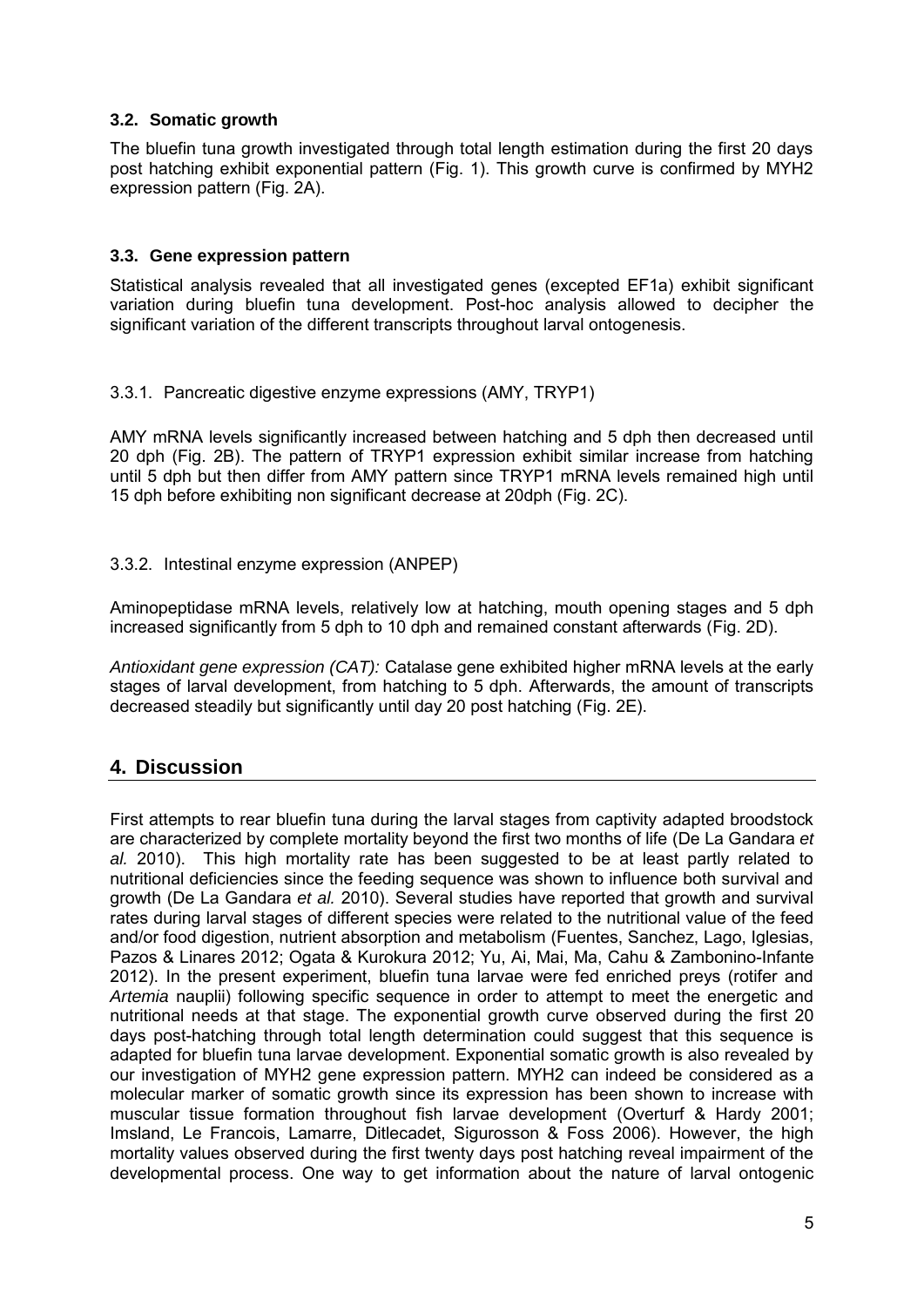dysfunction is to follow the maturation of the digestive tract. Fish larvae are indeed physiologically immature at hatching and their harmonious development must be associated with the maturation of several functions including digestive function which is also influenced by the quality of the feed (Cahu & Zambonino-Infante 1995; Overturf & Hardy 2001). In the present study, the ontogenesis of pancreatic and intestinal digestive functions were investigated through analysis of specific gene expression since not enough biological materials were available for biochemical analysis. The cloning of bluefin tuna orthologs of AMY, TRYP1 and ANPEP genes allow to make use of new molecular tools useful for a better characterization of digestive tract maturation at larval stage in this species. It is in fact admitted that great part of the gastrointestinal development is genetically programmed and therefore can be tackled through investigation of the levels of transcripts encoding key actors of digestive function (Zambonino-Infante & Cahu 2001). The profiles of pancreatic genes expression (AMY and TRYP1) observed in the present experiment in bluefin tuna follow a pattern similar to that commonly observed in carnivorous fish such as sea bass. Nevertheless the higher growth, peak and decline of the profile observed in tuna indicated the fast development of the species. Amylase hydrolysis is the first step in carbohydrate digestion, and trypsin hydrolyse is the first step of protein digestion before pepsin action. The amylase expression exhibited a peak very early after feeding and then sharply decreased, contrary to omnivorous species such as yellow croaker *Pseudoaciaena crocea* in which the decrease is lower (Ma, Cahu, Zambonino, Yu, Duan, Le Gall & Mai 2005). Trypsin expression, still present at mouth opening, increased from first feeding and maintained at high level. Thus the pattern of these two enzymes is characteristic of carnivorous feeding. Moreover, the increase in AMY and TRYP1 gene expression occurred within the first three days post hatching while the pancreas, liver, gall bladder is formed (Kaji, Tanaka, Takahashi, Oka & Ishibashi 1996). In the same way, we found an increase in the expression of aminopeptidase gene involved in the digestion of protein in intestinal microvillus one week earlier than in sea bass (Cahu & Zambonino-Infante 1994) or sole (Ribeiro, Zambonino-Infante, Cahu & Dinis 1999), showing a rapid development of intestinal microvilli. This result is in total agreement with previous morphological and enzymatic observations in bluefin tuna demonstrating precocity in the development of its digestive system which could be related to an early appearance of piscivory and to the high growth potential of tuna larvae (Kaji *et al.* 1996; Miyashita, Kato, Sawada, Murata, Ishitani, Shimizu, Yamamoto & Kumai 1998).

Mortality and poor development during larval stages has been attributed to antioxidant status in *Solea senegalensis* (Fernandez-Diaz, Kopecka, Canavate, Sarasquete & Sole 2006). The antioxidant defense system, protecting cells against reactive oxygen species (ROS), include several enzymes, such as superoxide dismutase, catalase, glutathione reductase and glutathione-S-transferase, associated with anti-oxidant vitamins, such as alpha tocopherol (vitamin E), retinoic acid (vitamin A), ascorbic acid (vitamin C) present in yolk and provided by diet as soon as first feeding. This cell protection system must be efficient especially during early stages, when unsaturated fatty acids, particularly sensitive to oxidation, are present at high level, and stresses induced by changes are numerous: change from endogenous to exogenous feeding, diet changes, high growth and metamorphoses (Fernandez-Diaz *et al.* 2006; Kalaimani *et al.* 2008).

Tuna eggs and young larvae are particularly rich in lipid, around 30% of dry mass at hatching, decreasing to 19% at 4 dph, when larvae start feeding. Docosahexaenoic acid (DHA) represents a large and increasing proportion of lipids during this period: 10 to 23% of total lipids, the other main polyunsaturated n-3 fatty acid, the eicosapentaenoic acid (EPA) representing 6,4 to 4,7% of total lipids from 0 dph to 4 dph (Morais, Mourente, Ortega, Tocher & Tocher 2011). Among antioxidant enzymes, we chose to analyze the variation in catalase (CAT) gene expression. Indeed, catalase acts with superoxide dismutase in the inactivation of superoxide and hydrogen peroxide. The high level of CAT expression observed at hatching, mouth opening and 5dph stages was associated with the protection of polyunsaturated lipids, in high concentration at these stages. The decrease in CAT during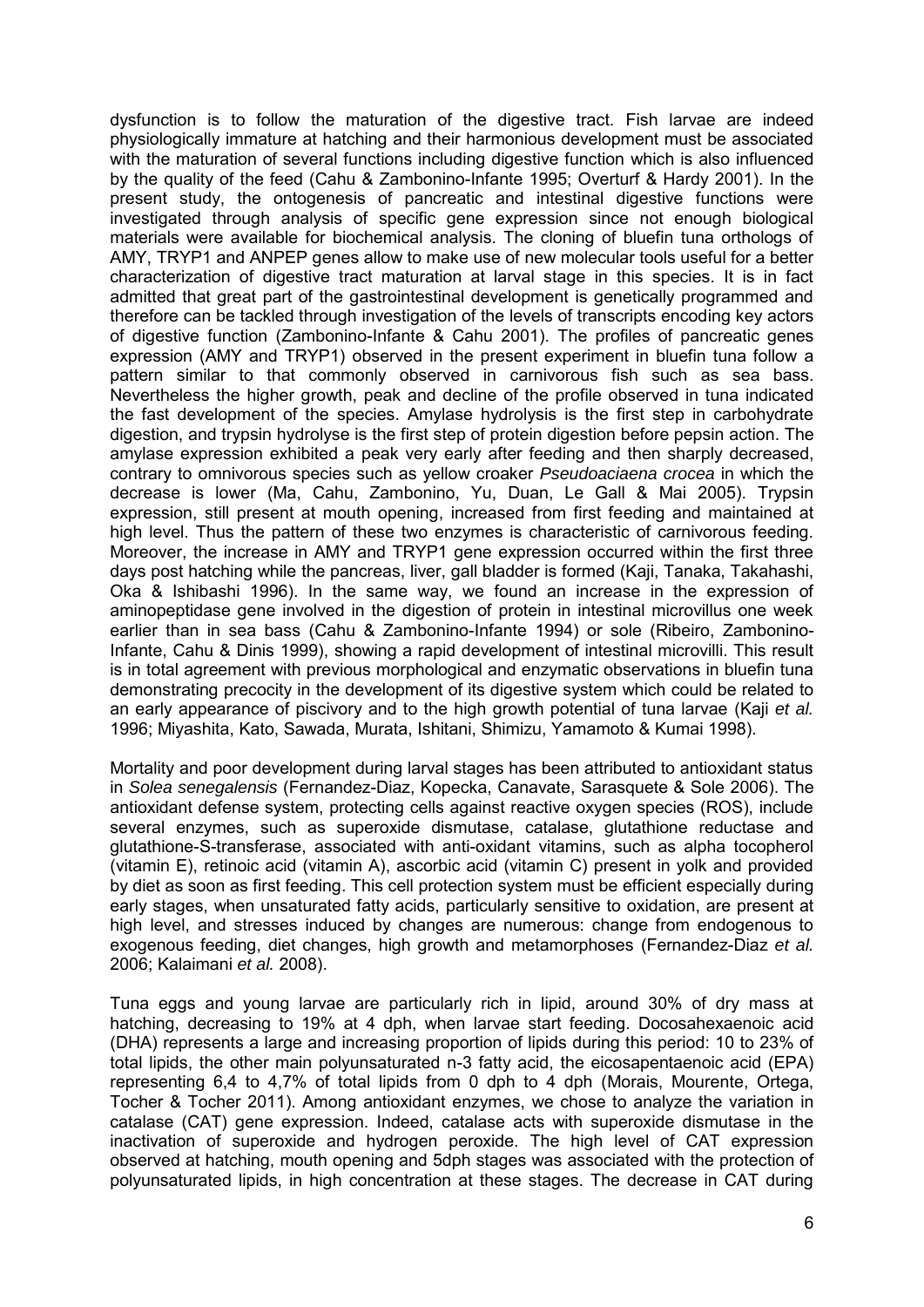developing stages was consistent with the decrease in concentration of polyunsatured lipids. This pattern of CAT expression in tuna is very similar to that observed in *Lates calcarifer* (Kalaimani *et al.* 2008).

In conclusion, we found in bluefin tuna larvae a classical pattern of proper digestive functions development although presenting a much faster evolution than in other carnivorous species, and the biomarker of antioxidant status revealed also a pattern similar to other species. Consequently, the present data can not explain the high mortality of larvae by a defect in both the maturation of the digestive tract and the antioxidant status.

### **Acknowledgements**

This work was carried out with financial support from the Commission of the European Communities (RTD programme SELFDOTT, GA 212797). It does not necessarily reflect the Commission's views and in no way anticipates its future policy in this area.

### **References**

- Cahu C.L., Zambonino-Infante J. & Takeuchi T. (2003) Nutritional components affecting skeletal development in fish larvae. *Aquaculture,* **227**, 245-258.
- Cahu C.L. & Zambonino-Infante J.L. (1994) Early weaning of sea bass (*dicentrarchus labrax*) larvae with a compound diet - effect on digestive enzymes. *Comparative Biochemistry and Physiology a-Physiology,* **109**, 213-222.
- Cahu C.L. & Zambonino-Infante J.L. (1995) Maturation of the pancreatic and intestinal digestive functions in sea bass (*Dicentrarchus labrax*): Effect of weaning with different protein sources. *Fish Physiology and Biochemistry,* **14**, 431-437.
- Cahu C.L., Zambonino-Infante J.L. & Barbosa V. (2003) Effect of dietary phospholipid level and phospholipid:neutral lipid value on the development of sea bass (*Dicentrarchus labrax*) larvae fed a compound diet. *British Journal of Nutrition,* **90**, 21-28.
- Cataudella S., Boglione C., Caprioli R., Vitalini V., Pulcini D., Cataldi E., Pennacchi Y., Amoroso G., Prestinicola L., Marroncini M., Corriero A., Ugolini R., De Marzi P., Spanò A., Consiglio A., Ceravolo V. & Caggiano M. (2011) Aquaculture of atlantic Bluefin tuna (*Thunnus thynnus* l. 1758): increasing morphological knowledge on larvae and juveniles. In: *Aquaculture Europe, The annual meeting of the European Aquaculture Society*, Rhodes, Greece*,* pp. 171-172.
- De La Gandara F., Mylonas C., Coves D., Ortega A., Bridges C.R., Belmonte R.A., Vassallo-Agius R., Papandroulakis N., Rosenfeld H., Tandler A., Medina A., Demetrio A., Corriero A., Fauvel C., Falcon J., Sveinsvoll K., Ghysen A., Deguara S. & Gordin H. (2010) Seedling production of Atlantic bluefin tuna (ABFT) *Thunnus thynnus*. The selfdott project. In: *Joint International symposium of Kinki University and Setouchi town on the 40th anniversary of Pacific bluefin tuna aquaculture, Towards the sustainable aquaculture of bluefin tuna* (ed Dr. Shigeru Miyashita DKT, Dr. Wataru Sakamoto, Dr. Amal Biswas). Kinki University Press, Amami, Japan*,* pp. 45-52.
- FAO (2008) Capture based aquaculture. Global overview. In: *FAO Fisheries Technical Paper ,* pp. 314 p.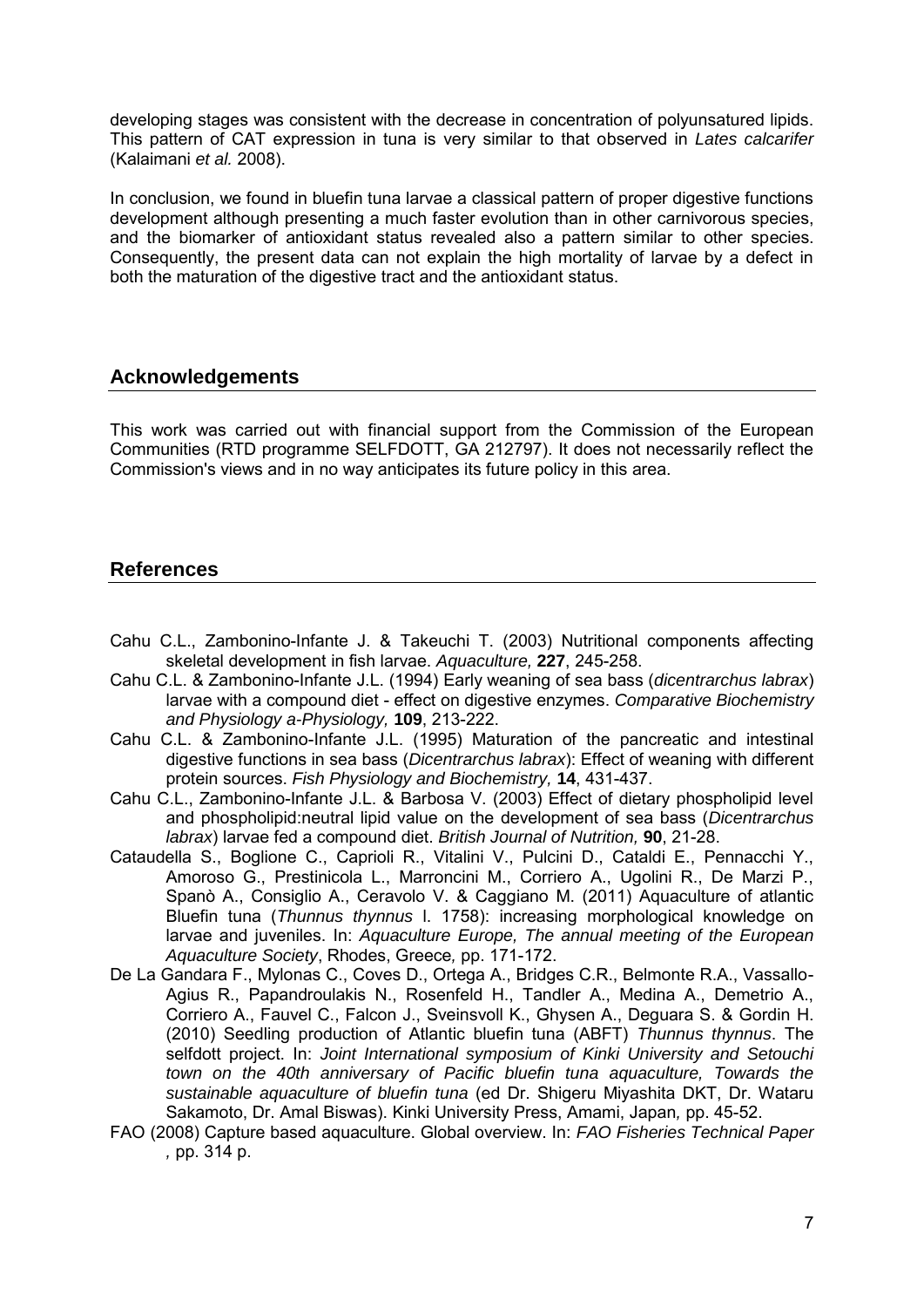- Fernandez-Diaz C., Kopecka J., Canavate J.P., Sarasquete C. & Sole M. (2006) Variations on development and stress defences in *Solea senegalensis* larvae fed on live and microencapsulated diets. *Aquaculture,* **251**, 573-584.
- Fontagne S., Bazin D., Breque J., Vachot C., Bernarde C., Rouault T. & Bergot P. (2006) Effects of dietary oxidized lipid and vitamin A on the early development and antioxidant status of Siberian sturgeon (*Acipenser baeri*) larvae. *Aquaculture,* **257**, 400-411.
- Fuentes L., Sanchez F.J., Lago M.J., Iglesias J., Pazos G. & Linares F. (2012) Growth and survival of *Octopus vulgaris* (Cuvier 1797) paralarvae fed on three Artemia-based diets complemented with frozen fish flakes, crushed zooplankton and marine microalgae. *Scientia Marina,* **75**, 771-777.
- Galaviz M.A., Garcia-Ortega A., Gisbert E., Lopez L.M. & Gasca A.G. (2012) Expression and activity of trypsin and pepsin during larval development of the spotted rose snapper *Lutjanus guttatus*. *Comparative Biochemistry and Physiology Part B: Biochemistry and Molecular Biology,* **161**, 9-16.
- Gatesoupe J., Coves D., Ortega A., Papandroulakis N., Vadstein O., De La Gandara F. (2013). A spatiotemporal study of bacterial community profiles associated with Atlantic bluefin tuna larvae, *Thunnus thynnus L.*, in three Mediterranean hatcheries. *Aquaculture Research*, **44**, 1511-1523.
- Imsland A.K., Le Francois N.R., Lamarre S.G., Ditlecadet D., Sigurosson S. & Foss A. (2006) Myosin expression levels and enzyme activity in juvenile spotted wolffish (*Anarhichas minor*) muscle: a method for monitoring growth rates. *Canadian Journal of Fisheries and Aquatic Sciences,* **63**, 1959-1967.
- Kaji T., Tanaka M., Takahashi Y., Oka M. & Ishibashi N. (1996) Preliminary observations on development of Pacific bluefin tuna *Thunnus thynnus* (Scombridae) larvae reared in the laboratory, with special reference to the digestive system. *Marine and Freshwater Research,* **47**, 261-269.
- Kalaimani N., Chakravarthy N., Shanmugham R., Thirunavukkarasu A., Alavandi S. & Santiago T. (2008) Anti-oxidant status in embryonic, post-hatch and larval stages of Asian seabass (*Lates calcarifer*). *Fish Physiology and Biochemistry,* **34**, 151-158.
- Kortner T.M., Overrein I., Oie G., Kjorsvik E., Bardal T., Wold P.-A. & Arukwe A. (2011) Molecular ontogenesis of digestive capability and associated endocrine control in Atlantic cod (*Gadus morhua*) larvae. *Comparative Biochemistry and Physiology - Part A: Molecular and Integrative Physiology,* **160**, 190-199.
- Koshio S., Ackman R.G. & Lall S.P. (1994) Effects of Oxidized Herring and Canola Oils in Diets on Growth, Survival, and Flavor of Atlantic Salmon, *Salmo salar*. *Journal of Agricultural and Food Chemistry,* **42**, 1164-1169.
- Ma H.M., Cahu C., Zambonino J., Yu H.R., Duan Q.Y., Le Gall M.M. & Mai K. (2005) Activities of selected digestive enzymes during larval development of large yellow croaker (*Pseudosciaena crocea*). *Aquaculture,* **245**, 239-248.
- Mazurais D., Darias M.J., Gouillou-Coustans M.F., Le Gall M.M., Huelvan C., Desbruyères E., Quazuguel P., Cahu C. & Zambonino-Infante J.L. (2008) Dietary vitamin mix levels influence the ossification process in European sea bass (*Dicentrarchus labrax*) larvae. *American Journal of Physiology - Regulatory, Integrative and Comparative Physiology,* **294**, 520-527.
- Miyashita S., Kato K., Sawada Y., Murata O., Ishitani Y., Shimizu K., Yamamoto S. & Kumai H. (1998) Development of digestive system and digestive enzyme activities of larval and juvenile bluefin tuna, *Thunnus thynnus*, reared in the laboratory. *Suisanzoshoku,*  **46**, 111-120.
- Morais S., Mourente G., Ortega A., Tocher J.A. & Tocher D.R. (2011) Expression of fatty acyl desaturase and elongase genes, and evolution of DHA:EPA ratio during development of unfed larvae of Atlantic bluefin tuna (*Thunnus thynnus* L.). *Aquaculture,* **313**, 129- 139.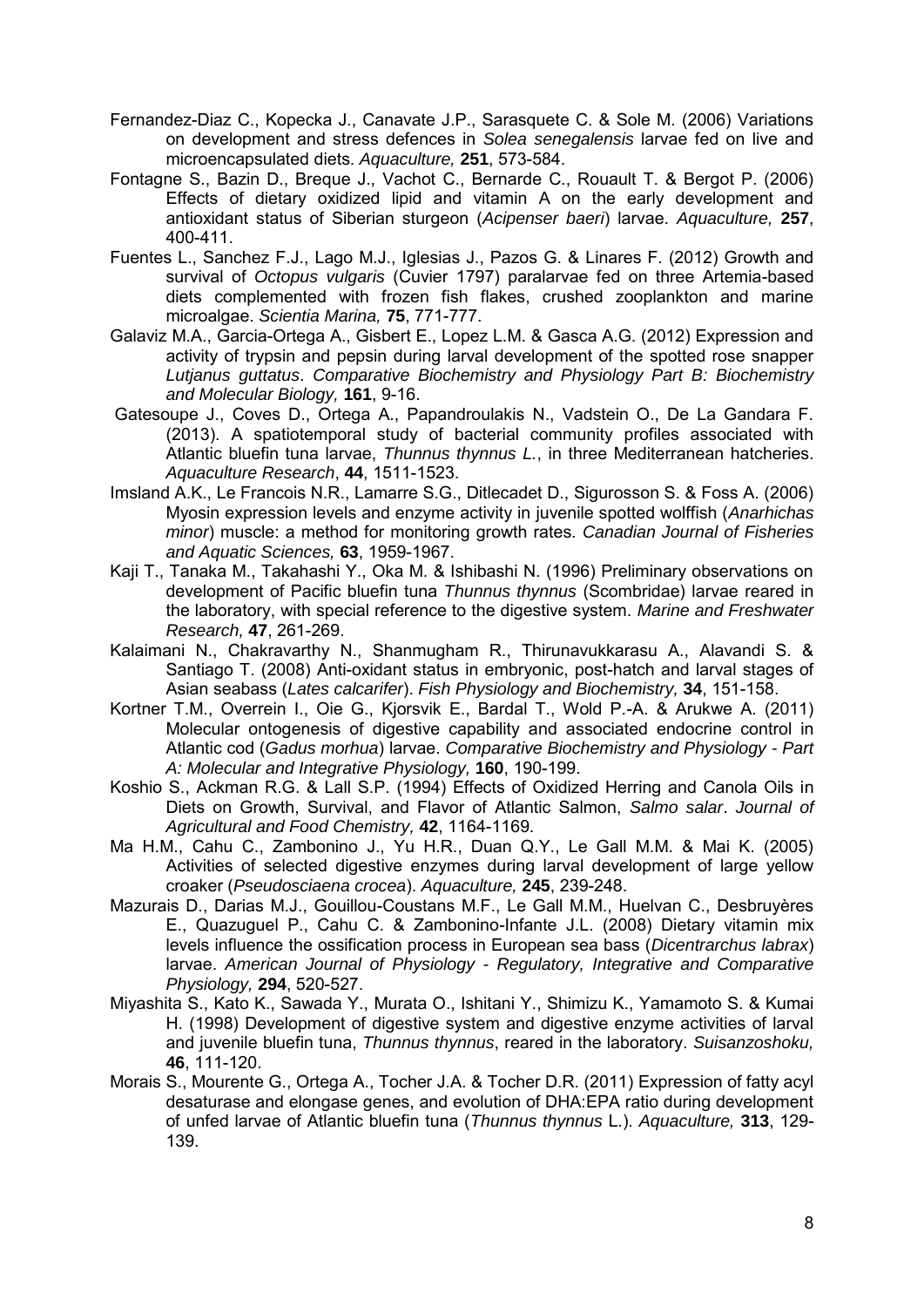- Mourente G., Tocher D.R., Diaz E., Grau A. & Pastor E. (1999) Relationships between antioxidants, antioxidant enzyme activities and lipid peroxidation products during early development in *Dentex dentex* eggs and larvae. *Aquaculture,* **179**, 309-324.
- Murata H., Sakai T., Yamauchi K., Ito T., Tsuda T., Yoshida T. & Fukudome M. (1996) In vivo lipid peroxidation levels and antioxidant activities of cultured and wild yellowtail. *Fisheries Science,* **62**, 64–68.
- Ogata Y. & Kurokura H. (2012) Use of the freshwater rotifer *Brachionus angularis* as the first food for larvae of the Siamese fighting fish *Betta splendens*. *Fisheries Science,* **78**, 109-112.
- Overturf K. & Hardy R.W. (2001) Myosin expression levels in trout muscle: a new method for monitoring specific growth rates for rainbow trout *Oncorhynchus mykiss* (Walbaum) on varied planes of nutrition. *Aquaculture Research,* **32**, 315-322.
- Papandroulakis N., Divanach P. & Kentouri M. (2002) Enhanced biological performance of intensive sea bream (*Sparus aurata*) larviculture in the presence of phytoplankton with long photophase. *Aquaculture* **204**, 45-63.
- Papandroulakis N., Stefanakis S., Anastasiadis P., Ballesteros S., Papadakis Ι., Janssen K., Vassilakis M., Strakantounas Y. & Divanach P. (2011) Experimental larval rearing of Atlantic bluefin tuna (*Thunnus thynnus*) using the mesocosm technology in the frame of the SELFDOTT project. 830-831.
- Ribeiro L., Zambonino-Infante J.L., Cahu C. & Dinis M.T. (1999) Development of digestive enzymes in larvae of *Solea senegalensis*, Kaup 1858. *Aquaculture,* **179**, 465-473.
- SELFDOTT (2009) From capture based to SELF-sustained aquaculture and domestication of bluefin tuna, *Thunnus Thynnus* (2nd periodic report of SELFDOTT project; available at [http://hdl.handle.net/10508/356\);](http://hdl.handle.net/10508/356);) last accessed February 10, 2013. 1–237.
- Seoka M., Kurata M., Tamagawa R., Biswas A.K., Biswas B.K., Yong A.S.K., Kim Y.S., Ji S.C., Takii K. & Kumal H. (2008) Dietary supplementation of salmon roe phospholipid enhances the growth and survival of Pacific bluefin tuna *Thunnus orientalis* larvae and juveniles. *Aquaculture,* **275**, 225-234.
- Yu H.R., Ai Q.H., Mai K.S., Ma H.M., Cahu C.L. & Zambonino-Infante J.L. (2012) Effects of dietary protein levels on the growth, survival, amylase and trypsin activities in large yellow croaker, *Pseudosciaena crocea* R., larvae. *Aquaculture Research,* **43**, 178- 186.
- Zambonino-Infante J.L. & Cahu C.L. (2001) Ontogeny of the gastrointestinal tract of marine fish larvae. *Comparative Biochemistry and Physiology C-Toxicology & Pharmacology,*  **130**, 477-487.
- Zambonino-Infante J.L. & Cahu C.L. (2007) Dietary modulation of some digestive enzymes and Metabolic processes in developing marine fish: Applications to diet formulation. *Aquaculture,* **268**, 98-105.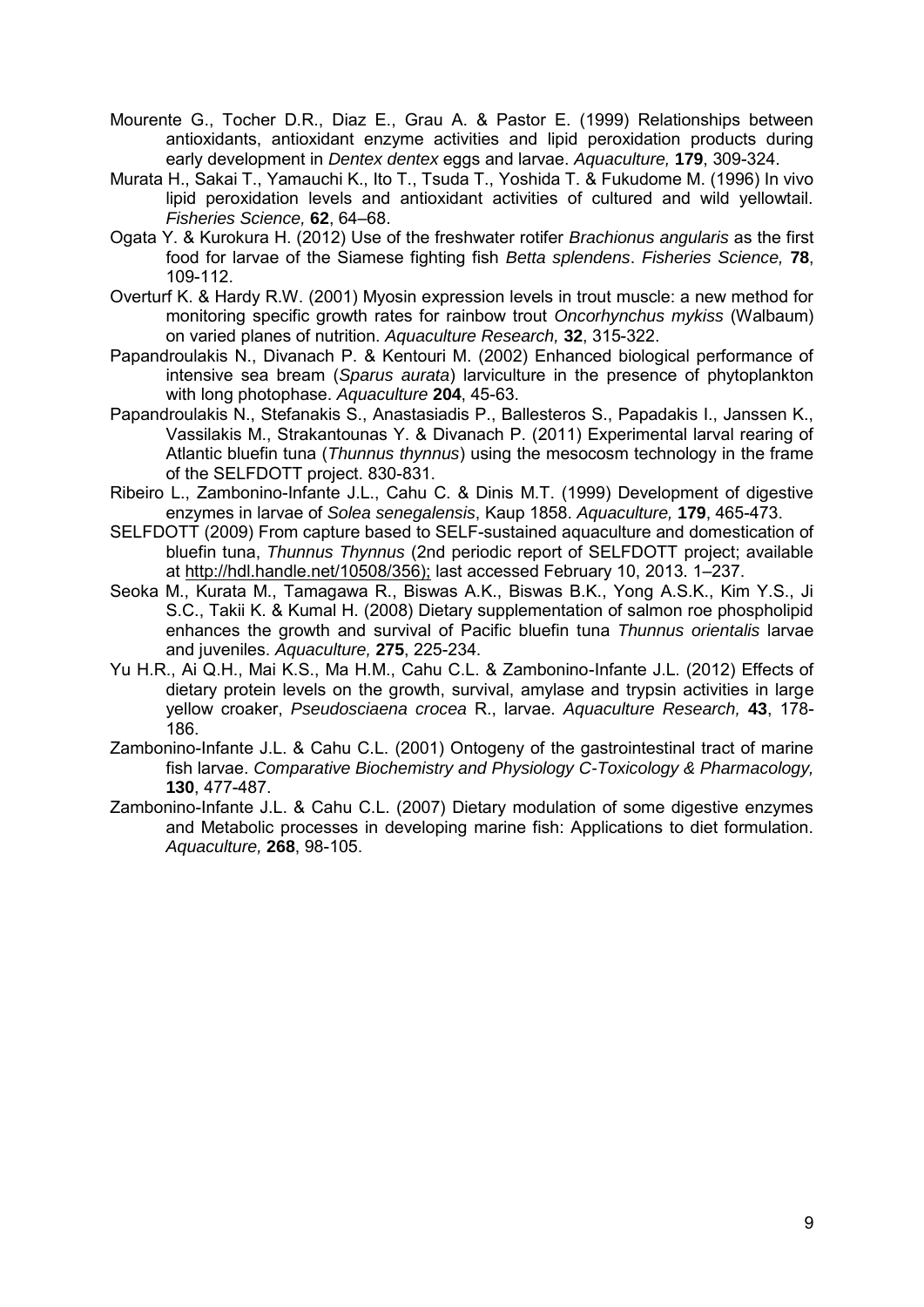# **Tables**

**Table 1**- Quantity of biological materials (eggs and larvae) used for gene expression analyses at different developmental stages. Samples pooled for RNA extraction are in brackets.

|                  | Quantity of biological materials * |                                             |                         |  |  |
|------------------|------------------------------------|---------------------------------------------|-------------------------|--|--|
| Rearing location | <b>Mazarron</b>                    | <b>Heraklion</b>                            | Palavas                 |  |  |
| Type of rearing  | pseudo green<br>water              | Mesocosm or<br>pseudo green<br>water $(\#)$ | Clear water             |  |  |
| Hatching         | $60 + 42 + 54$ mg                  | $88 + 163 + 66$ mg                          | $(22 + 24) + 31$ mg     |  |  |
| Mouth opening    | $54 + 83 + 76$ mg                  | $54 + 66 + 78$ mg                           | $(16 + 14) + 42$ mg     |  |  |
| 5 dph            |                                    |                                             | $28 + 30 + 42 + 39$ mg  |  |  |
| $10$ dph         | $(24 + 26) + 28$ mg                | $37 + 50 + 37 + 24$ <sup>#</sup> mg         | $51 + 67 + 106 + 49$ mg |  |  |
| $15$ dph         | $80 + 85 + 80$ mg                  | $28 + 21 + 23^{4}$ mg                       | $76 + 62 + 80 + 111$ mg |  |  |
| 20 dph           | $85 + 95 + 80$ mg                  | $23 + 45$ # mg                              |                         |  |  |

\* Two, three or four pools of larvae were analysed per stage for each hatcheries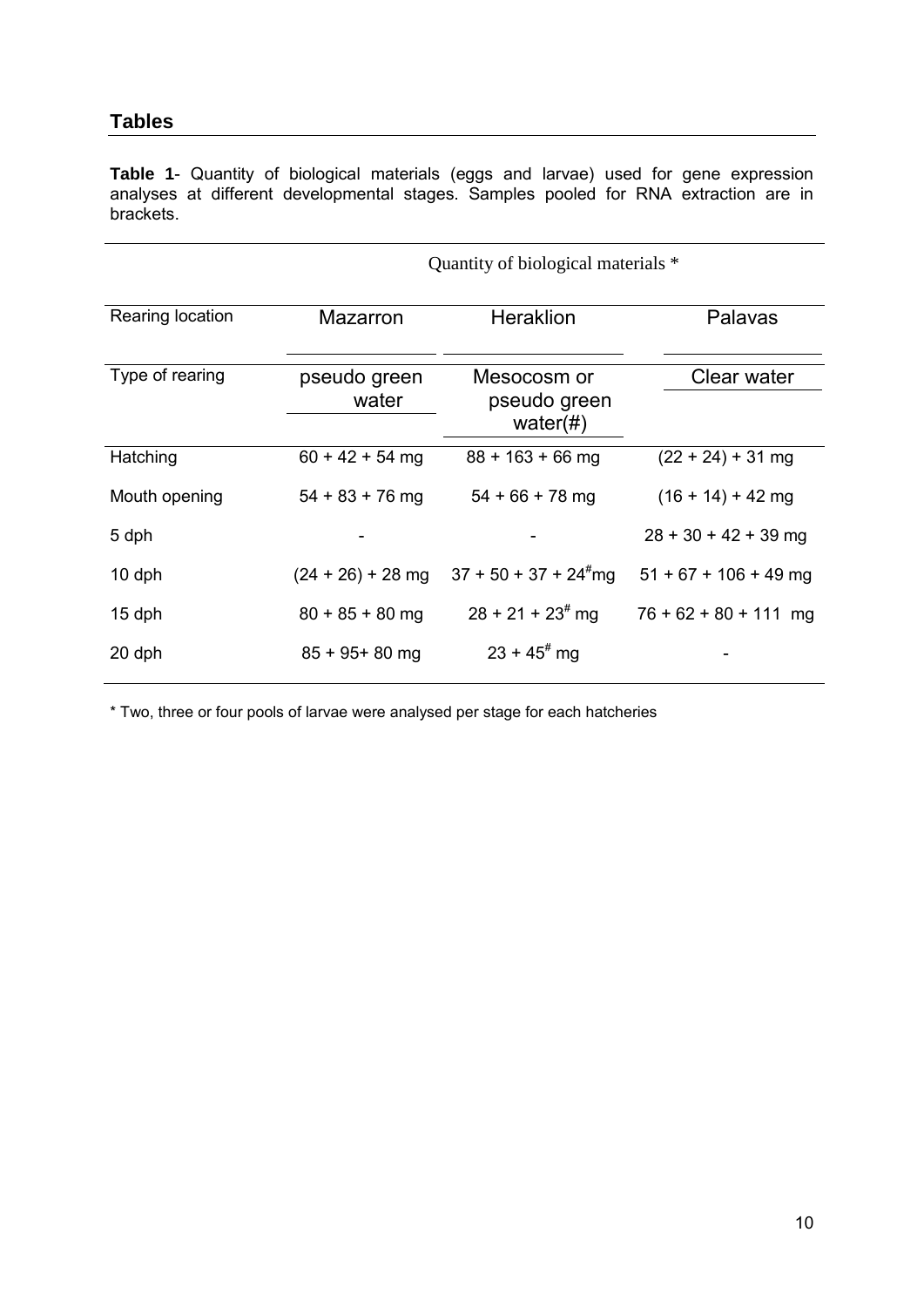| Gene              | Tm* | <b>Forward and reverse primers</b> | <b>Accession number</b> |  |
|-------------------|-----|------------------------------------|-------------------------|--|
| EF <sub>1</sub> c | 60  | <b>CATTGACATCGCTCTGTGGA</b>        |                         |  |
|                   |     | TGATGACCTGRGCGTTGAAG               |                         |  |
| ANPEPC            | 57  | AGCGDGTACATGGAGAAYGG               |                         |  |
|                   |     | <b>GAAGRTCCCTTGCTGTARGA</b>        |                         |  |
| AMYc              | 51  | <b>TTYGAGTGGCGCTGG</b>             |                         |  |
|                   |     | <b>RGGCCACATGTGCTT</b>             |                         |  |
| TRYP1c            |     | <b>CAGGTGTCTCTGAACTCTGG</b>        |                         |  |
|                   | 59  | CCCARGACACAACACCCTG                |                         |  |
| CATc              |     | <b>TGACATGGTGTGGGACTTCTGG</b>      |                         |  |
|                   | 51  | <b>CTTGTAGTGGAACTTGCAGTAG</b>      |                         |  |
| EF <sub>1q</sub>  | 60  | <b>CCCCTGGACACAGAGACTTC</b>        | FM995222.1              |  |
|                   |     | <b>GCCGTTCTTGGAGATACCAG</b>        |                         |  |
| ANPEPq            | 60  | <b>CCTGAGGTGGTGGAATGACT</b>        | FM995223.1              |  |
|                   |     | <b>GGGTTCAGCTTTGTCTGCTC</b>        |                         |  |
| AMYq              |     | TCATGTGGAAGCTGGTTCAG               |                         |  |
|                   | 60  | AATATTGCCACTGCCAGTCC               | FM995224.1              |  |
| TRYP1q            |     | CCCCAACTACAACCCCTACA               |                         |  |
|                   | 60  | CCAGCCAGAGACAAGACACA               | FM995227.1              |  |
| CATq              | 60  | <b>ATGGTGTGGGACTTCTGGAG</b>        | \$                      |  |
|                   |     | ATGAAACGGTAGCCATCAGG               |                         |  |
| MYH <sub>2q</sub> |     | <b>GATTCAGCTGAGCCATGCCA</b>        | D85138.1 <sup>#</sup>   |  |
|                   | 60  | TCTCAGCTCCTCAATCTCAG               |                         |  |
|                   |     |                                    |                         |  |

**Table 2:** Oligonucleotide primer sequences

c: Oligonucleotide primers used for cloning-PCR.

q: Oligonucleotide primers used for real time-PCR.

\*: annealing temperature used during PCR for each couples of primers

#: cloned by Hirayama Y. and Watabe S.

\$: sequence with less than 200 nucleotides can not be submitted to genbank databasis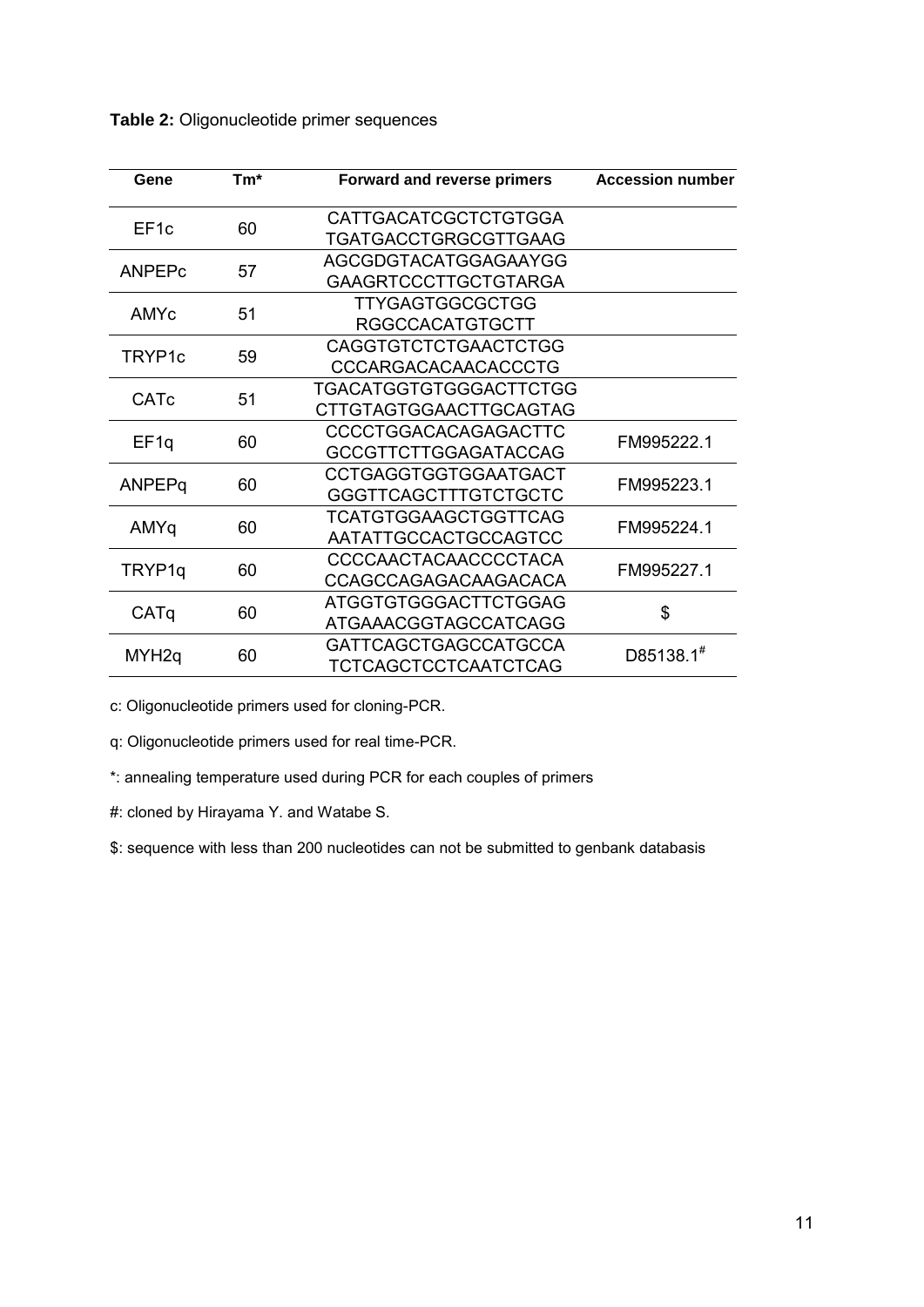**Table 3 :** Nucleotide similarity (as determined by e-value using Blastn) between the bluefin tuna EF1a, TRYP1, AMY, ANPEP, and CAT partial sequences cloned and their respective reported orthologs in other species

|                  |                     | Accession number |                                    |         |
|------------------|---------------------|------------------|------------------------------------|---------|
| Gene name        | Full name           | of bluefin tuna  | Accession number of                |         |
|                  |                     |                  | orthologs in other                 | e-value |
|                  |                     | partial sequence |                                    |         |
|                  |                     |                  | species                            |         |
|                  |                     | cloned           |                                    |         |
|                  |                     |                  | Seriola                            |         |
| EF <sub>1a</sub> | elongation factor 1 | FM995222.1       | quinqueradiata                     | 0.0     |
|                  | alpha               |                  | AB032900.1                         |         |
|                  |                     |                  |                                    |         |
| TRYP1            | trypsinogen 1       | FM995227.1       | Thunnus orientalis<br>AB678422.1   | 0.0     |
|                  |                     |                  |                                    |         |
|                  |                     |                  | Thunnus orientalis                 |         |
| <b>AMY</b>       | alpha-amylase 2     | FM995224.1       | AB678420.1                         | 0.0     |
|                  |                     |                  |                                    |         |
| <b>ANPEP</b>     | aminopeptidase N    | FM995223.1       | Dicentrarchus labrax<br>FJ860001.1 | 0.0     |
|                  |                     |                  |                                    |         |
|                  |                     |                  | Oplegnathus                        |         |
| <b>CAT</b>       | catalase            | \$               | fasciatus                          | 1e-60   |
|                  |                     |                  | AY734528.1                         |         |

\$: sequence with less than 200 nucleotides can not be submitted to genbank databasis

# **Figures**

Figure 1- The mean growth curve (length data in mm) of Atlantic bluefin tuna (*Thunnus thynnus*) larvae collected from all rearing conditions between hatching and 20 dph. Error bars represent the standard deviation of the mean.

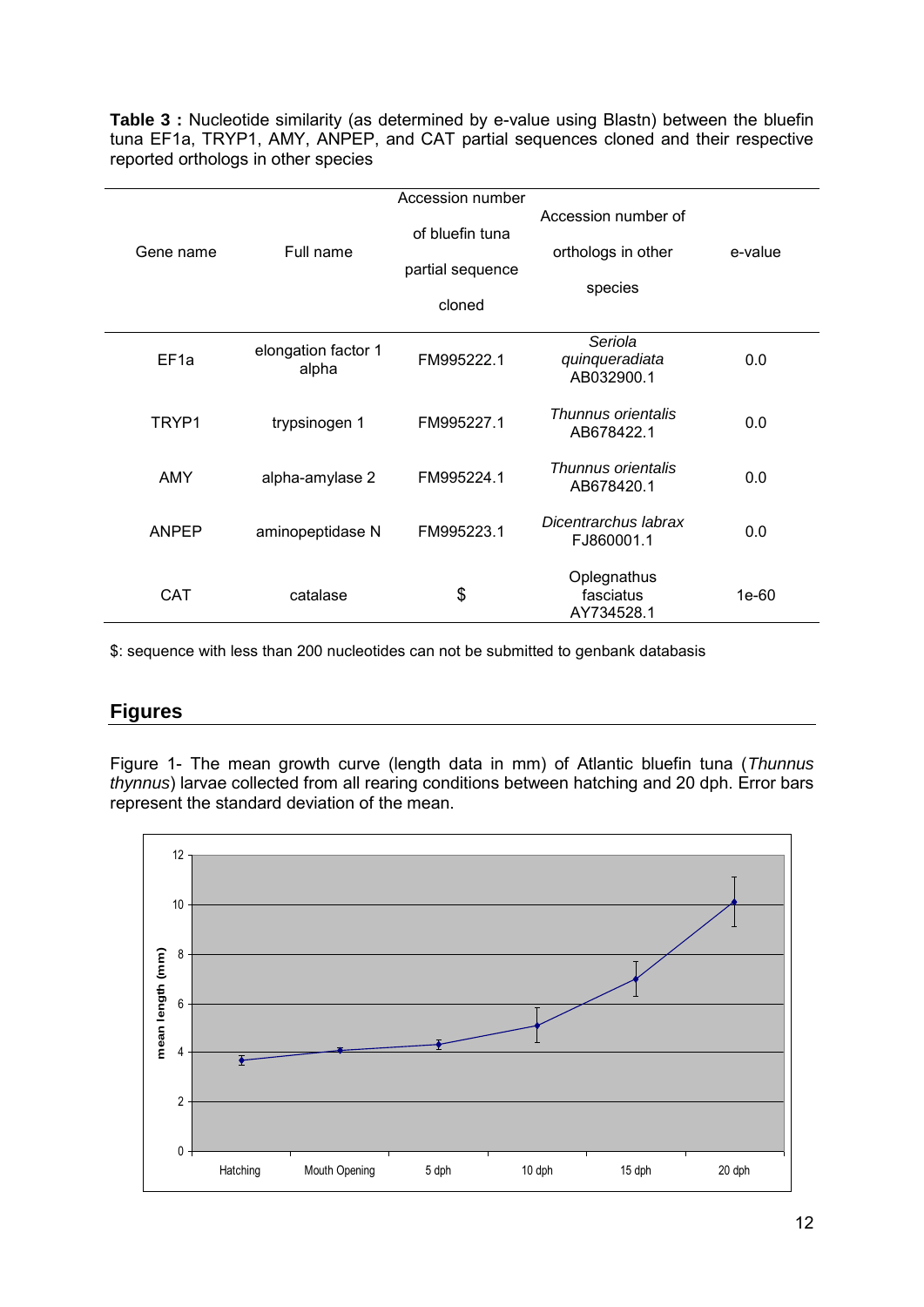Figure 2- Relative level of mRNA encoding for myosin heavy chain (2A), alpha amylase (2B), trypsin (2C), ANPEP (2D) and catalase (2E) during Atlantic bluefin tuna (*Thunnus thynnus*) development, from hatching to 20 dph. Error bars represent the standard deviation of the mean. Means with the same letter are not significantly different.



Figure 2A

Figure 2B

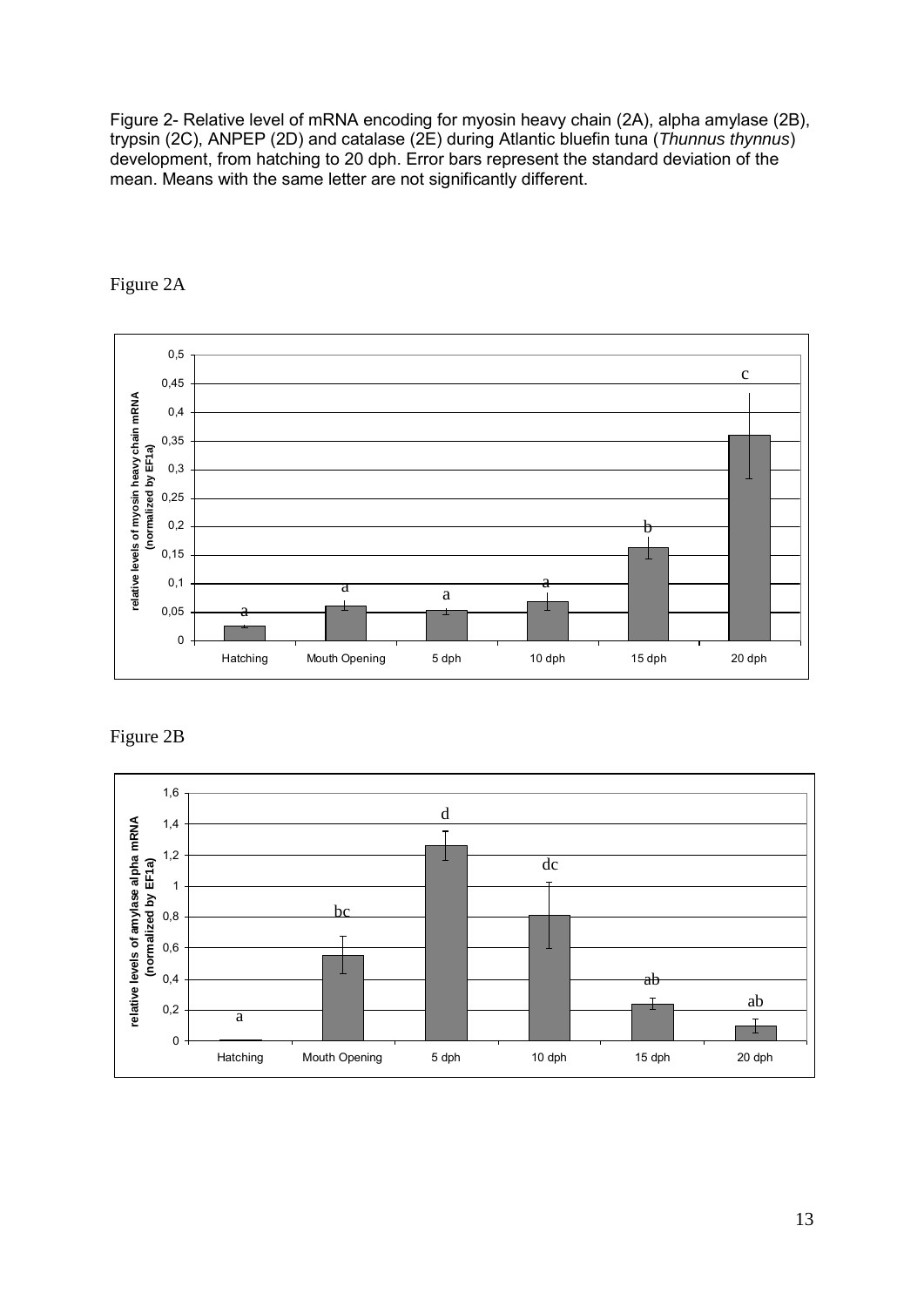



Figure 2D